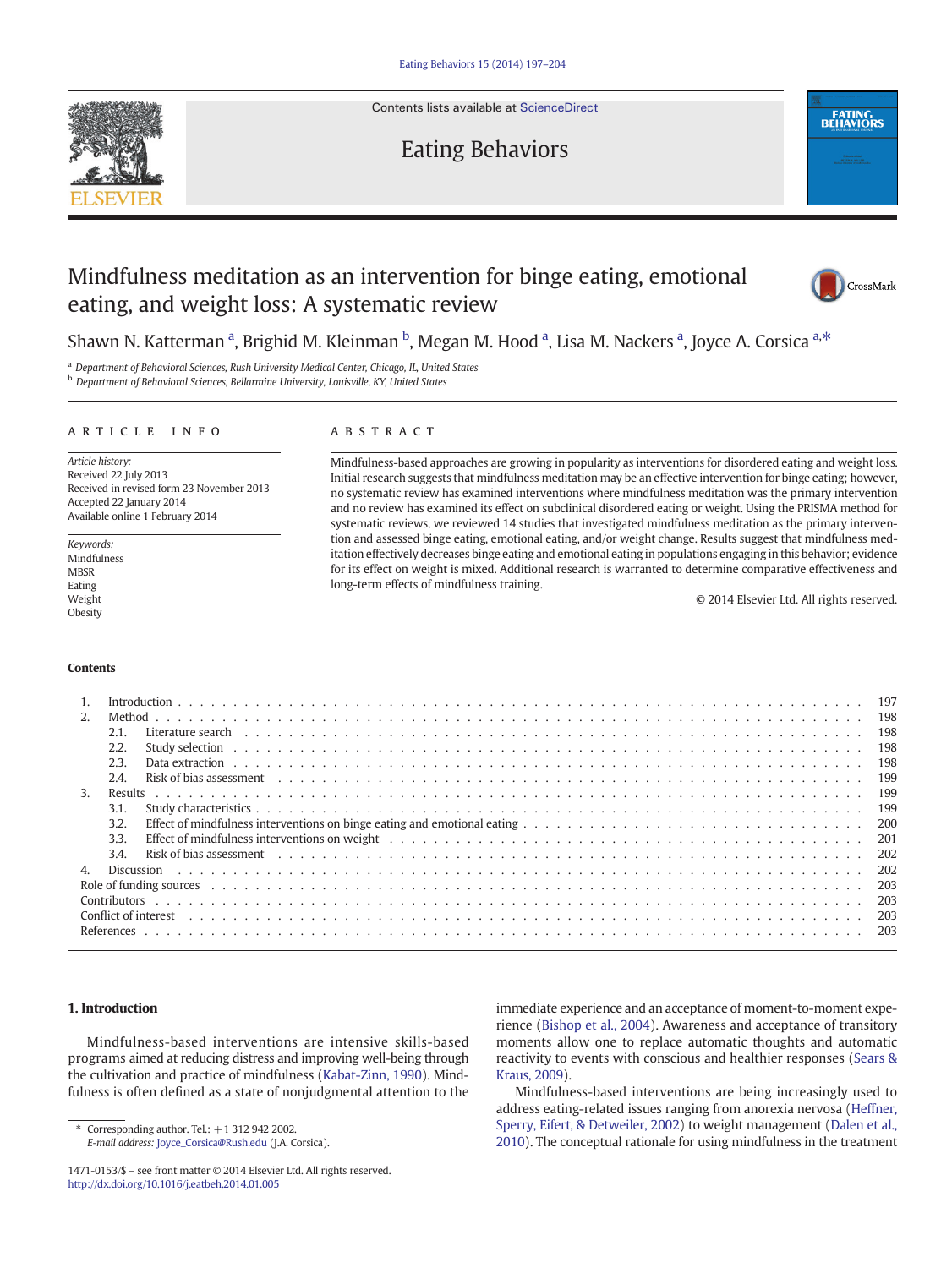of eating disorders has been reviewed by other authors and includes the importance of cultivating awareness of internal experiences (e.g., emotions, physical sensations), facilitating self-acceptance, cognitive flexibility, compassion, and forgiveness, and generally improving one's ability to cope adaptively with emotions ([Baer, Fischer,](#page-6-0) [& Huss, 2005; Kristeller, Baer, & Quillian-Wolever, 2006; Kristeller &](#page-6-0) [Wolever, 2011; Wolever & Best, 2009\)](#page-6-0). As the body's biological stress response has been associated with increased feelings of hunger, preference for high fat and high sugar foods, and abdominal fat deposition [\(Dallman, 2010](#page-6-0)), mindfulness meditation has also been proposed as a potentially useful intervention for individuals attempting to lose weight.

Prior reviews have focused on the use of mindfulness treatments for individuals with eating disorders, including anorexia nervosa, bulimia nervosa, and binge eating disorder (BED; [Baer et al., 2005; Wanden-](#page-6-0)[Berghe, Sanz-Valero, & Wanden-Berghe, 2011](#page-6-0)). Results suggest that interventions with a mindfulness training component hold promise as a treatment for eating disorders; however, these studies were limited by small sample sizes and await replication to determine the comparative and long-term effectiveness of the interventions. To our knowledge, no review has examined the effects of mindfulness interventions on individuals who struggle with their eating and/or weight, but do not meet criteria for an eating disorder diagnosis (e.g., overweight or obese individuals with no emotional and/or binge eating; or individuals who struggle with emotional eating but do not meet full criteria for an eating disorder). Given that mindfulness-based interventions are increasingly being proposed as potentially effective treatments for overeating and obesity ([Daubenmier et al., 2011; Ludwig & Kabat-Zinn, 2008](#page-6-0)), and a growing number of studies have examined weight as an outcome measure in mindfulness intervention studies [\(Alberts, Mulkens, Smeets,](#page-6-0) [& Thewissen, 2010; Kearney, McDermott, Malte, Martinez, & Simpson,](#page-6-0) [2012; Timmerman & Brown, 2012\)](#page-6-0), it is important to evaluate how mindfulness meditation may impact weight or eating behavior in individuals with subclinical eating pathology.

The dose of mindfulness training is an important parameter to consider when examining the impact of mindfulness interventions. While some programs heavily emphasize mindfulness training (e.g., Mindfulness-Based Stress Reduction; MBSR; [Kabat-Zinn, 1990\)](#page-6-0), others include it as one of many treatment components (e.g., Dialectical Behavior Therapy, DBT; [Linehan, 1993](#page-7-0)). For example, in DBT for BED, mindfulness is taught for four sessions and the remaining 16 sessions focus on teaching other skills such as emotion regulation and distress tolerance [\(Telch, Agras, &](#page-7-0) [Linehan, 2001](#page-7-0)), whereas interventions such as Mindfulness-Based Eating Awareness Training (MB-EAT; [Kristeller & Hallett, 1999\)](#page-7-0), Mindfulness-Based Stress Reduction (MBSR; [Kabat-Zinn, 1990\)](#page-6-0), and Mindfulness-Based Cognitive Therapy (MBCT; [Teasdale et al., 2000](#page-7-0)) focus on mindfulness training in each session. Past reviews have included a range of mindfulness-based interventions including Acceptance and Commitment Therapy (ACT; [Hayes, Strosahl, & Wilson, 1999\)](#page-6-0) and DBT [\(Linehan, 1993\)](#page-7-0). Thus, prior reviews provide information on how interventions that include some mindfulness training impact patients with clinical eating disorders, but the extent to which the mindfulness training itself (versus other treatment components) accounted for the observed treatment effects is less clear.

Given these points, and the fact that since the last review ([Wanden-](#page-7-0)[Berghe et al., 2011](#page-7-0)) several larger studies have been published examining the impact of primarily mindfulness-based interventions on eating behavior (e.g., [Alberts, Thewissen, & Raes, 2012; Kristeller et al., in](#page-6-0) [press\)](#page-6-0), an updated review evaluating the impact of primarily mindfulness interventions on eating-related behaviors and clinical outcomes such as weight is warranted. The aim of this review paper is to systematically review the impact of mindfulness meditation on overeating behaviors (i.e., binge eating, emotional eating) and weight change. To achieve this goal, we examined studies of interventions for which mindfulness was the primary treatment modality and where binge eating, emotional eating, or weight was a measured outcome.

### 2. Method

### 2.1. Literature search

We conducted our review based on the Preferred Reporting Items for Systematic Reviews and Meta-Analysis (PRISMA; [Moher, Liberati,](#page-7-0) [Tetzlaff, & Altman, 2009](#page-7-0)) and registered our review online under the international prospective register of systematic reviews.<sup>1</sup> Literature searches were conducted from the earliest date available through May 2013 in the following online bibliographical databases: PsycINFO, PubMed, MEDLINE, and Google Scholar. Terms related to mindfulness were entered in conjunction with terms related to eating behavior or weight using Boolean operators (e.g., "mindfulness" and "eating"). Terms for mindfulness included mindfulness, meditation, and mindful. Terms for eating behavior included eating, obesity, and weight. Searches were limited to articles written in English. Additionally, we reviewed reference sections of all the articles included in the review to identify additional articles that met the criteria for this review. The flow of the review process is shown in [Fig. 1](#page-2-0).

### 2.2. Study selection

Inclusion criteria were: a) original articles published in peerreviewed journals, b) intervention studies with at least pre–post data, c) studies in which the intervention included mindfulness training in some portion of each session (e.g., MBSR and MBCT were included given that these treatments include mindfulness training in each session, DBT and ACT were excluded given that mindfulness is used in only a subset of sessions in these treatments), and d) studies with at least one of the following outcome measures: binge eating, emotional eating, or weight. Exclusion criteria were a) populations including individuals with anorexia nervosa or bulimia nervosa, b) populations with participants currently undergoing chemotherapy (due to its possible effect on weight and eating behaviors), and c) case studies or studies with a sample size of less than five. We did not exclude studies according to patient age, gender, weight range, or diagnosis other than described above. The decision to include or exclude studies was initially made on the basis of the article title, then its abstract, and finally the full-text article.

### 2.3. Data extraction

The first two authors of this review (SK and BK) independently evaluated each of the selected studies and extracted the following data from each of the original articles: authors and year of publication, design, sample size (i.e., sample size for the mindfulness intervention condition and total sample size), population, intervention length, the primary outcome(s)/variable(s), the intervention aimed to reduce (e.g., weight, binge eating, cravings, stress), the secondary outcomes relevant to our review (e.g., emotional eating, binge eating and/or weight), and the main findings. In the articles where emotional or binge eating was assessed, the measure used and the within- and between-groups Cohen's d effect sizes were extracted or estimated based on available data. In the articles where weight change was assessed, BMI or weight change at post-intervention and follow-up (if applicable) was extracted, and Cohen's d was extracted or calculated for the post-intervention change when the variability statistic was provided. We also gathered information about the components of the intervention specific to weight management including any nutrition education, energy balance information, or exercise or dietary self-monitoring or goal setting that was included. Both authors independently entered data into a table and compared information to check for accuracy. If extracted data were discrepant, the first author returned to the original article to clarify the correct information.

Registration number: CRD42013004293; [www.crd.york.ac.uk/prospero/](http://www.crd.york.ac.uk/prospero/)).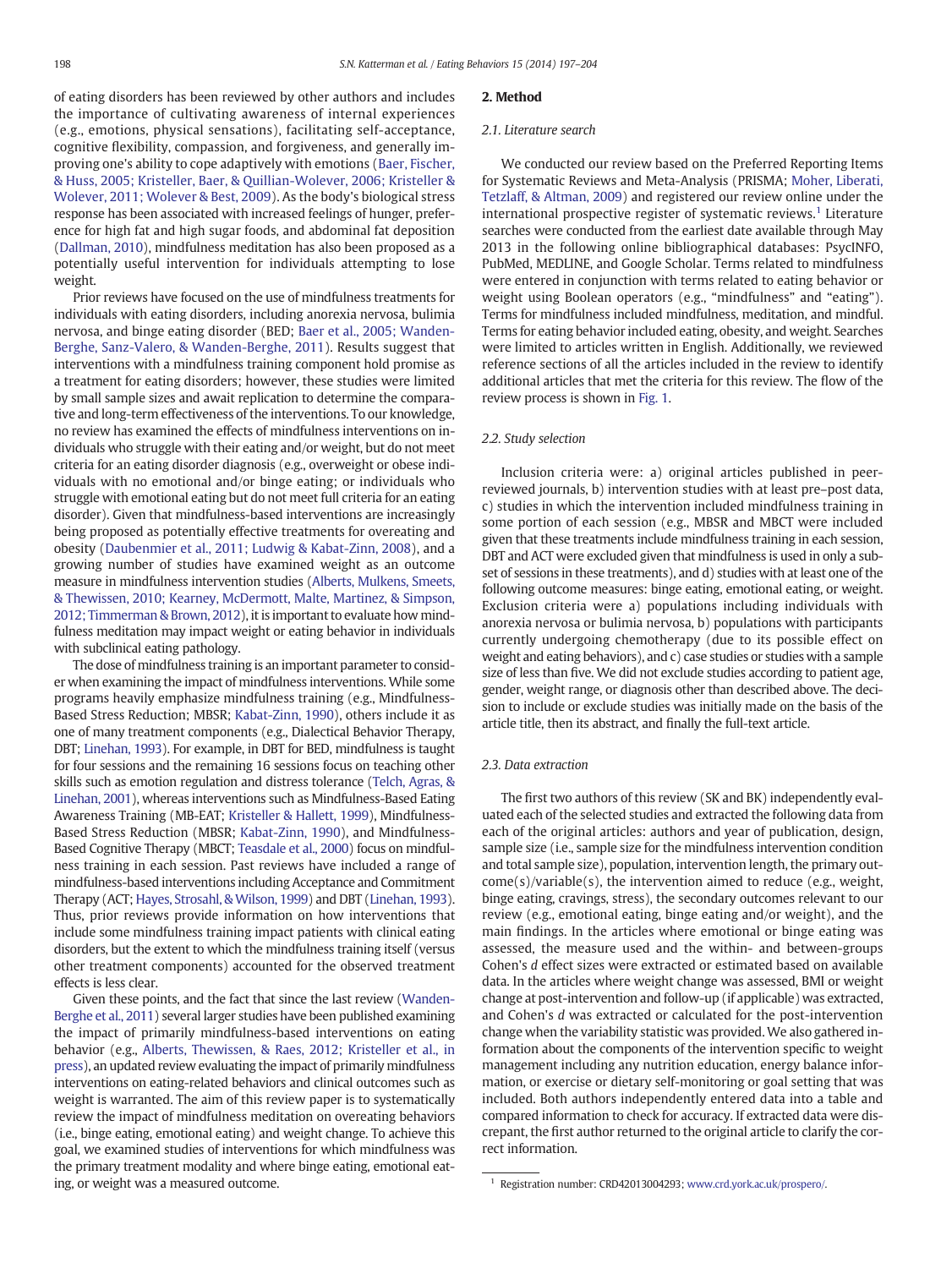<span id="page-2-0"></span>

Fig. 1. Flowchart for article selection.

### 2.4. Risk of bias assessment

Based on recommendation by the PRISMA statement ([Moher et al.,](#page-7-0) [2009](#page-7-0)), we conducted an assessment of "study-level" bias by examining the attendance and compliance rates for each intervention condition, retention rates at post-intervention and follow-up assessments, and whether weight was self-reported or measured.We conducted an assessment of "outcome-level" bias by examining the primary outcome(s) of each study (e.g., if the study was a secondary analysis as part of a larger study, we examined the original study main outcomes) to examine whether these studies were reporting results from primary or secondary analyses. Publication reporting biases (e.g., selective reporting of studies with findings that are consistent with hypotheses) and the empirically demonstrated "outcome reporting bias" within individual studies [\(Chan, Hrobjartsson,](#page-6-0) [Haahr, Gotzsche, & Altman, 2004](#page-6-0)) were also taken into consideration when interpreting results (see limitations section of [Discussion\)](#page-5-0).

### 3. Results

Fifty article abstracts were identified as potentially relevant, and after the full-text articles were reviewed, 14 studies met all eligibility criteria and were included in the current review (see Fig. 1 for details). Eighteen articles were excluded because they had a sample size of less than five or were not published in peer-reviewed journals (e.g., dissertations), and 18 additional articles were excluded due to one of the following reasons: mindfulness was not the primary intervention ( $n = 11$ ; e.g., ACT; [Forman, Butryn, Hoffman, & Herbert, 2009](#page-6-0)), the study used the same sample as a study already included in the review ( $n = 2$ ; e.g., [Smith, Shelley, Leahigh, & Vanleit, 2006](#page-7-0)), there was no measure of weight, binge eating, or emotional eating ( $n = 1$ ; [Carmody & Baer,](#page-6-0) [2008](#page-6-0)), or the sample included individuals with anorexia or bulimia nervosa ( $n = 3$ ; e.g., [Hepworth, 2011\)](#page-6-0) or participants currently undergoing chemotherapy ( $n = 1$ ; [Hebert et al., 2001](#page-6-0)). The 14 included studies were all published within the last 24 years in 13 different journals. The majority of studies were conducted in the United States, with two conducted in the Netherlands ([Alberts et al., 2010, 2012](#page-6-0)), and one in Canada ([Courbasson, Nishikawa, & Shapira, 2011\)](#page-6-0).

### 3.1. Study characteristics

[Table 1](#page-3-0) provides information on each study's design, sample size, population, intervention length, primary outcome(s), secondary outcomes relevant to our review (e.g., emotional eating, binge eating and/ or weight), and its main findings. Intervention length ranged from 6 to 16 consecutive weeks; and one study had an additional 3 monthly review sessions after 9 consecutive weeks of intervention [\(Kristeller](#page-7-0) [et al., in press](#page-7-0)). For the majority of the studies, binge eating, emotional eating, or psychological distress were the primary outcome measures. Only [Dalen et al. \(2010\),](#page-6-0) [Miller et al. \(2012\)](#page-7-0), and [Timmerman and](#page-7-0) [Brown \(2012\)](#page-7-0), targeted weight loss as a specific goal of the intervention. Although all focused on mindfulness training throughout each session, the degree of focus on mindful eating and appetite awareness ranged from none to considerable. Importantly, three studies targeted overall stress reduction ([Kearney et al., 2012; Smith et al., 2008\)](#page-6-0) or better glycemic control [\(Rosenzweig et al., 2007\)](#page-7-0) and did not have a specific eating focus but were included in the review because they assessed binge eating, emotional eating, and/or weight pre- and post-intervention. All other interventions included some degree of focus on mindful eating practice and discussion at each group meeting.

Women comprised the larger percentage of participants in all but one study ([Kearney et al., 2012](#page-6-0); 87.5% male veterans), although nine studies did include men (percentages ranging from 10% to 37%). Target populations for the studies varied and included adults with type II diabetes ([Miller et al., 2012; Rosenzweig et al., 2007](#page-7-0)), community members interested in stress reduction [\(Smith et al., 2008](#page-7-0)), individuals who were overweight or obese (with and without binge eating behavior), individuals who had undergone bariatric surgery [\(Leahey et al., 2008](#page-7-0)), and veterans recruited for "managing stress" who did not necessarily have any eating or weight concerns [\(Kearney et al., 2012](#page-6-0)).

Participant age ranged from 18 to 75; mean age for the majority of studies fell between 40 and 60 years. Given that weight was not always a primary outcome, only a portion of studies (9 of 14) reported participant's weight or body mass index (BMI). Of those, the majority of studies included participants with a mean BMI between 30 and 45 kg/m<sup>2</sup>. Exceptions include [Kristeller and Hallett \(1999\)](#page-7-0), who examined a sample of obese binge eaters with a wide range of BMIs (28-52 kg/m<sup>2</sup>),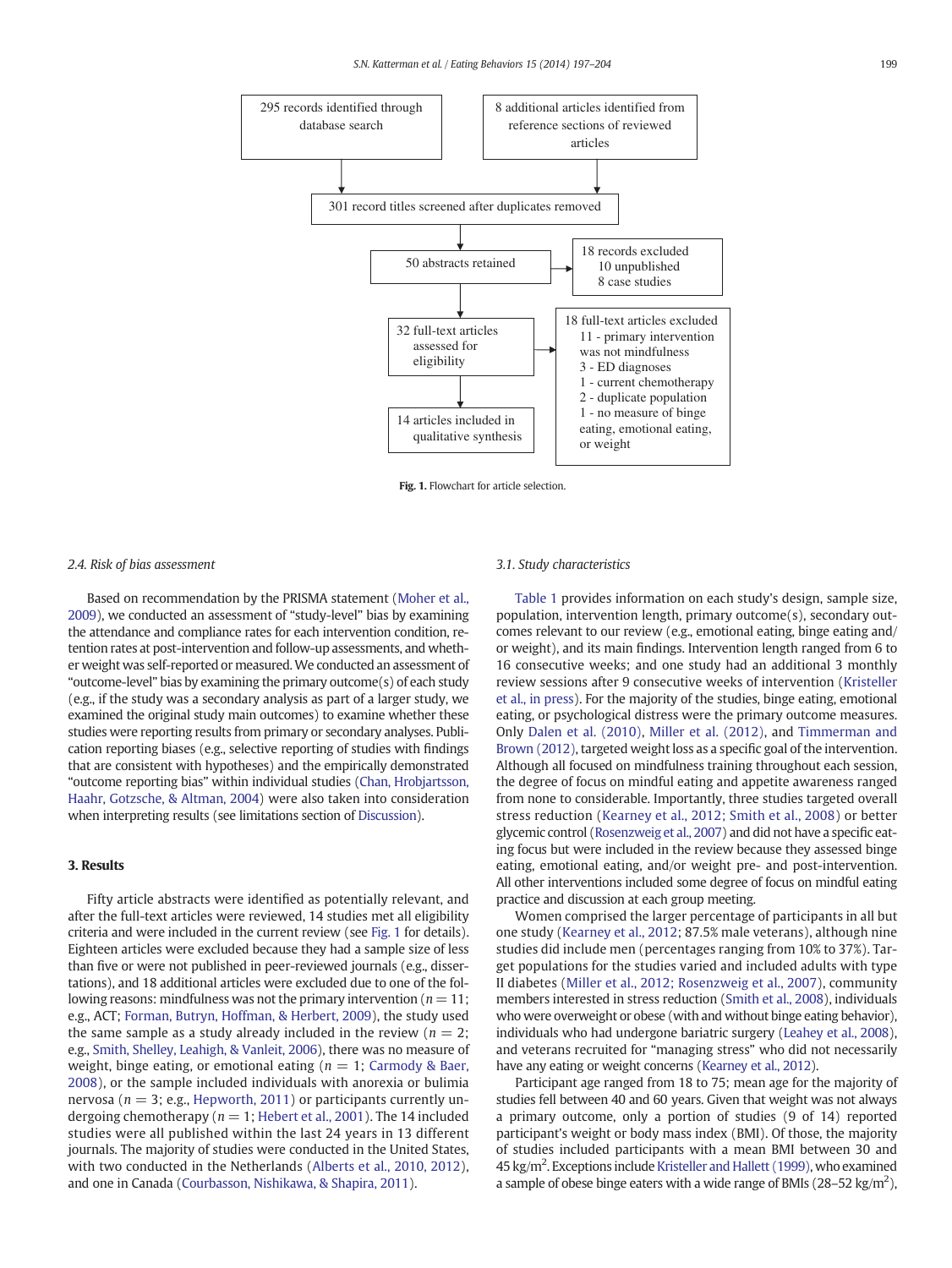## <span id="page-3-0"></span>Table 1

|  |  |  |  |  | All studies included in the review. |  |
|--|--|--|--|--|-------------------------------------|--|
|--|--|--|--|--|-------------------------------------|--|

| Study                                          | Design                    | Mindful<br>$n$ /total $N$ | Population                                                              | Intervention<br>length (weeks) | Primary outcome(s)<br>Secondary outcome(s)                                      | Main findings                                                                                                                          |
|------------------------------------------------|---------------------------|---------------------------|-------------------------------------------------------------------------|--------------------------------|---------------------------------------------------------------------------------|----------------------------------------------------------------------------------------------------------------------------------------|
| Alberts et al. (2010)                          | $MI +$ diet vs diet 10/19 |                           | Overweight adults with<br>food cravings                                 | 10                             | Cravings<br>Weight                                                              | Cravings and emotional eating decreased<br>more in MI group;<br>weight decreased in both groups                                        |
| Alberts et al. (2012)                          | MI vs CTL                 | 12/26                     | Women with<br>"problematic eating"                                      | 8                              | Emotional and external<br>eating, cravings,<br>body image disturbance<br>Weight | Emotional and external eating, cravings,<br>and body image<br>disturbance decreased in MI compared to<br>controls, weight change ns    |
| Baer et al. (2005)<br>Courbasson et al. (2011) | MI<br>MI                  | 10<br>29                  | Women who binge eat<br>Adults with BED and<br>substance<br>use disorder | 10<br>16                       | <b>Binge eating</b><br><b>Binge eating</b>                                      | Reduced binge eating<br>Reduced binge eating                                                                                           |
| Dalen et al. (2010)                            | MI                        | 10                        | Obese adults                                                            | 6                              | Weight, emotional and<br>binge eating                                           | Reduced weight, emotional and binge eating,<br>depression, and C-reactive protein                                                      |
| Daubenmier et al. (2011) MI vs CTL             |                           | 18/38                     | Overweight women<br>"stress eaters"                                     | 9                              | <b>Emotional eating</b><br>Weight                                               | Emotional eating and anxiety reduced in MI<br>compared to controls, weight change ns                                                   |
| Kearney et al. (2012)                          | MI                        | 38                        | Veterans                                                                | 8                              | Stress and gastrointestinal<br>(GI) symptoms<br>Emotional eating, weight        | MI reduced stress and GI specific anxiety,<br>emotional eating and weight change ns                                                    |
| <b>Kristeller and Hallett</b><br>(1999)        | MI                        | 18                        | Overweight women<br>who binge eat                                       | 6                              | <b>Binge eating</b><br>Weight                                                   | Reduced binge eating, weight change ns                                                                                                 |
| Kristeller et al. (in press)                   | MI vs CBT vs CTL          | 40/108                    | Obese adults, 66% BED                                                   | 9 weekly.<br>3 monthly         | Binge eating<br>Weight                                                          | Reduced binge eating in MI compared to<br>controls, similar to CBT, weight change ns                                                   |
| Leahey et al. (2008)                           | MI                        | $\overline{7}$            | Post-bariatric surgery<br>adults<br>who binge eat                       | 10                             | <b>Binge eating</b>                                                             | Reduced binge eating, depressive symptoms,<br>and increased motivation                                                                 |
| Miller et al. (2012)                           | MI vs CBT                 | 27                        | Adults with DM-2                                                        | 8 weekly,<br>2 bi-weekly       | Weight, glycemic control                                                        | Weight decreased in both groups, but weight<br>loss was greater for CBT group,<br>both groups had improved glycemic control<br>(HgA1c) |
| Rosenzweig et al. (2007)                       | MI                        | 11                        | Adults with DM-2                                                        | 8                              | Glycemic control, blood<br>pressure, stress<br>Weight                           | HgA1c, mean arterial pressure, and stress<br>improved, weight change ns                                                                |
| Smith et al. (2008)                            | MI vs CBT                 | 36/50                     | Adults paying for "stress 8<br>reduction"                               |                                | Range of health related<br>outcomes<br><b>Binge eating</b>                      | Both groups improved on all health outcomes,<br>MI improved more on mindfulness,<br>energy, pain, and trend for binge eating           |
| <b>Timmerman and Brown</b><br>(2012)           | MI vs CTL                 | 19/35                     | Women who eat out<br>$3 \times$ /week                                   | 6                              | Weight, diet, emotional<br>eating                                               | Weight decreased and diet improved in MI<br>group vs controls, emotional eating ns                                                     |

Note. MI = mindfulness intervention group; diet = dietary education and 1 h of physical exercise per week; CTL = control group; CBT = cognitive-behavioral intervention group; mindful  $n =$  participants who completed the post-intervention assessment in the mindfulness condition; total  $N =$  participants who completed the post-intervention assessment across all study conditions;  $BED = binge$  eating disorder; ns = non-significant;  $HgA1c = hemoglobin A1c$ .

and [Leahey et al. \(2008\),](#page-7-0) who examined post-operative bariatric surgery patients with BMIs ranging from 35 to 52  $\text{kg/m}^2$ .

### 3.2. Effect of mindfulness interventions on binge eating and emotional eating

[Table 2](#page-4-0) provides an overview of the studies that examined binge eating or emotional eating. Binge eating was measured in seven studies using either the Binge Eating Scale (BES; [Gormally, Black,](#page-6-0) [Daston, & Rardin, 1982\)](#page-6-0) or the Eating Disorder Examination Questionnaire (EDE-Q; [Fairburn & Beglin, 1994\)](#page-6-0). All seven studies that examined binge eating found a significant reduction in binge eating with medium to large effect sizes (Cohen's d ranged from 0.43 to 2.08). When between-groups effects were available (four studies), mindfulnessbased interventions reduced binge eating significantly more than an assessment-only control condition in two analyses ( $d = -0.53$  in [Alberts et al., 2012](#page-6-0) and  $d = -1.10$  in [Kristeller et al., in press](#page-7-0)) and at a trend level in the another ( $d = -0.57$  in [Daubenmier et al., 2011](#page-6-0)). [Kristeller et al. \(in press\)](#page-7-0) found no significant differences in binge eating when a mindfulness intervention was compared to a cognitive-behavioral intervention (CBT). [Smith et al. \(2008\)](#page-7-0) found that the mindfulness intervention reduced binge eating slightly more (and at a trend level) compared to CBT. Notably, [Smith et al. \(2008\)](#page-7-0) allowed participants to self select their condition and the CBT group was significantly smaller than the mindfulness condition.

Emotional eating was measured in five studies by the Dutch Eating Behavior Questionnaire ([Van Strien, Frijters, Bergers, & Defares, 1986\)](#page-7-0), the Emotional Eating Scale ([Arnow, Kenardy, & Agras, 1995](#page-6-0)) or the Three-Factor Eating Questionnaire ([Karlsson, Persson, Sjöström, &](#page-6-0) [Sullivan, 2000\)](#page-6-0). Effect sizes ranged from  $-0.01$  to  $-0.94$  and two of five analyses showed statistically significant improvement in emotional eating. Notably, in two of the three studies where no significant effect on emotional eating was observed [\(Kearney et al., 2012;](#page-6-0) [Timmerman & Brown, 2012](#page-6-0)), participants were not recruited for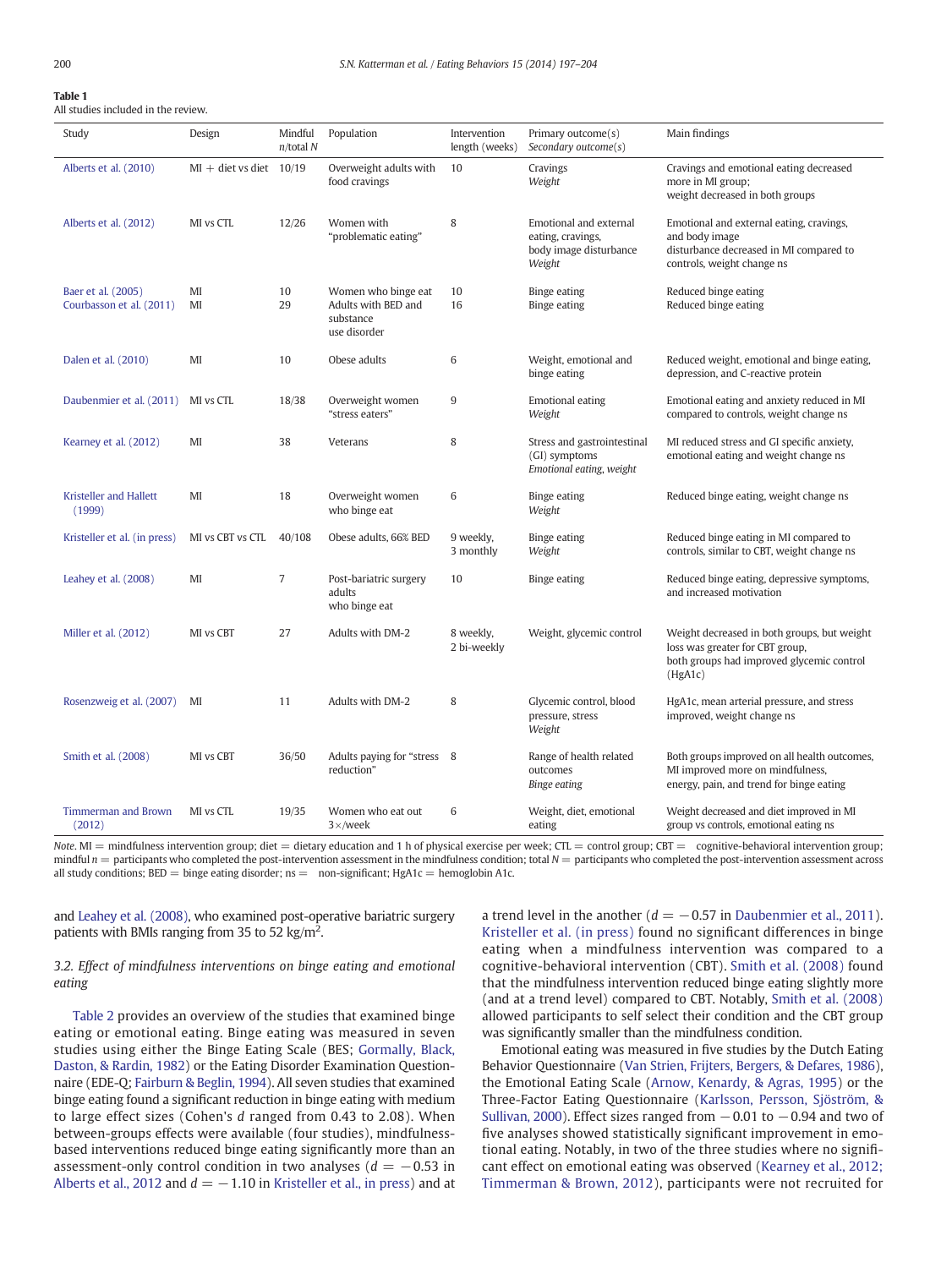### <span id="page-4-0"></span>Table 2

Effect sizes for within group and between group changes in measures of binge eating and emotional eating.

| Study                         | Measure                 | Within-groups effect $(d)$ | Between-groups effect $(d)$  |
|-------------------------------|-------------------------|----------------------------|------------------------------|
| Alberts et al. (2012)         | Emotional eating (DEBO) | $-0.54$ <sup>*</sup>       | $-0.53$ <sup>*</sup>         |
| Baer et al. (2005)            | Binge eating (BES)      | $-0.88^{a}$                | n/a                          |
| Courbasson et al. (2011)      | Binge eating (EDE-Q)    | $-0.86^{*}$                | n/a                          |
| Dalen et al. (2010)           | Binge eating (BES)      | $-1.30**$                  | n/a                          |
| Daubenmier et al. (2011)      | Emotional eating (DEBO) | $-0.94*$                   | $-0.57†$                     |
| Kearney et al. (2012)         | Emotional eating (TFEO) | $-0.07$                    | n/a                          |
| Kristeller and Hallett (1999) | Binge eating (BES)      | $-2.08***$                 | n/a                          |
| Kristeller et al. (in press)  | Binge eating (BES)      | $-1.73***$                 | $-1.10$ (vs CTL) ns (vs CBT) |
| Leahey et al. $(2008)$        | Emotional eating (EES)  | $-0.90$                    | n/a                          |
|                               | Binge eating (EDE-Q)    | $-1.47$ <sup>a</sup>       |                              |
| Smith et al. (2008)           | Binge eating (BES)      | $-0.43$                    | $0.31$ <sup>1</sup>          |
| Timmerman and Brown (2012)    | Emotional eating (EES)  | $-0.01$                    | 0.00                         |

Note. DEBQ = Dutch Eating Behavior Questionnaire; BES = Binge Eating Scale; EDE-Q = Eating Disorder Examination Questionnaire; TFEQ = Three-Factor Eating Questionnaire - 18 item version; EES = Emotional Eating Scale; CTL = control group; CBT = cognitive-behavioral intervention group.

<sup>a</sup> p-Value not provided in article.

 $\frac{1}{p}$  p < .10.

 $p < .05$ .

\*\*  $p < .01$ 

emotional eating concerns and reported very low levels of emotional eating at baseline.

### 3.3. Effect of mindfulness interventions on weight

Six of ten studies provided some type of nutrition or energy balance education and/or an exercise-related component (see Table 3). One study included behavioral goal setting and problem-solving to change eating behavior [\(Timmerman & Brown, 2012](#page-7-0)), typical cornerstones of behavioral weight management programs. Overall, with the exception of the study by [Miller et al. \(2012;](#page-7-0) Cohen's  $d = -3.29$ ), the observed effects on weight at post-intervention were small and mainly nonsignificant (Cohen's d ranged from  $-0.17$  to  $+0.04$ ). Those studies that found a significant decrease in weight were those that focused on weight loss as a primary outcome ([Dalen et al., 2010; Miller et al.,](#page-6-0) [2012; Timmerman & Brown, 2012](#page-6-0)). Two studies reported a small weight gain from baseline following participation in a standard MBSR program, one of which was statistically significant at 24 weeks (+1.2 kg; [Kearney et al., 2012\)](#page-6-0). Although not part of our outcomes for this systematic review, one study found a significant reduction in

### Table 3

Changes in BMI/weight in the mindfulness intervention groups.

| Study                         | Weight loss-specific components <sup>a</sup>                                                                                                                                                                                       | post-intervention <sup>b</sup> | BMI/wt change (SD) at BMI/wt change at follow-up<br>(weeks since baseline) | Effect size at post-intervention<br>(Cohen's d) |
|-------------------------------|------------------------------------------------------------------------------------------------------------------------------------------------------------------------------------------------------------------------------------|--------------------------------|----------------------------------------------------------------------------|-------------------------------------------------|
| Alberts et al. (2010)         | Info on "healthy food choices;" performed 1 h of exercise $-1.9 \text{ kg } (\pm 1.7)$<br>after each session                                                                                                                       |                                | n/a                                                                        | $-0.12***$                                      |
| Alberts et al. (2012)         | None                                                                                                                                                                                                                               | $-0.4$ kg/m <sup>2</sup>       | n/a                                                                        | $-0.06^{\dagger}$                               |
| Dalen et al. (2010)           | "General" info on nutrition, exercise, calories, nutrition;<br>encouraged an increase in<br>physical activity of 5-10% each week                                                                                                   | Not given                      | $-4.0 \text{ kg}^{**}$ (12 weeks)                                          |                                                 |
| Daubenmier et al. (2011)      | 2-hour nutrition and exercise information session aimed $-0.06 \text{ kg } (\pm 3.1)$<br>at "moderate weight loss"                                                                                                                 |                                | n/a                                                                        | $-0.02$                                         |
| Kearney et al. (2012)         | None                                                                                                                                                                                                                               | $+0.8$ kg                      | $+1.2$ kg <sup>*</sup> (24 weeks)                                          | $+0.04$                                         |
| Kristeller and Hallett (1999) | None                                                                                                                                                                                                                               | No change                      | No change                                                                  | Not given                                       |
| Kristeller et al. (2013)      | Weight management info briefly introduced in session $4 -0.1 \text{ kg/m}^2$<br>in the context of physical hunger<br>and calorie balance, and reinforced in session 9, but was<br>not a primary focus of the intervention          |                                | $+0.4 \text{ kg/m}^2$ (28 weeks)                                           | $-0.01$                                         |
| Miller et al. (2012)          | "Basic" info on energy and nutrition intake; participants $-1.8 \text{ kg} (\pm 0.5)^{**}$<br>were encouraged to engage in<br>physical activity and mindful movement; however, no<br>specific diet or activity goals were provided |                                | $-1.5 \text{ kg} (\pm 0.5)^{**} (24 \text{ weeks}) -3.29^{**}$             |                                                 |
| Rosenzweig et al. (2007)      | None                                                                                                                                                                                                                               | $+0.9$ kg                      | $+1.8$ kg (12 weeks)                                                       | $+0.04$                                         |
| Timmerman and Brown (2012)    | General info on weight management; problem-solving<br>and behavioral goal setting in each session                                                                                                                                  | $-1.7 \text{ kg}^*$            | n/a                                                                        | $-0.09*$                                        |

 $Note. **BMI** = **body mass index**;  $wt = weight$ .$ 

<sup>a</sup> Includes nutrition education, energy balance information, exercise or dietary goal setting or monitoring.

**b** Standard deviations for weight and BMI change given when provided in the article.

 $\uparrow$  p < .10.

\*  $p < .05$ .

\*\*  $p < .01$ .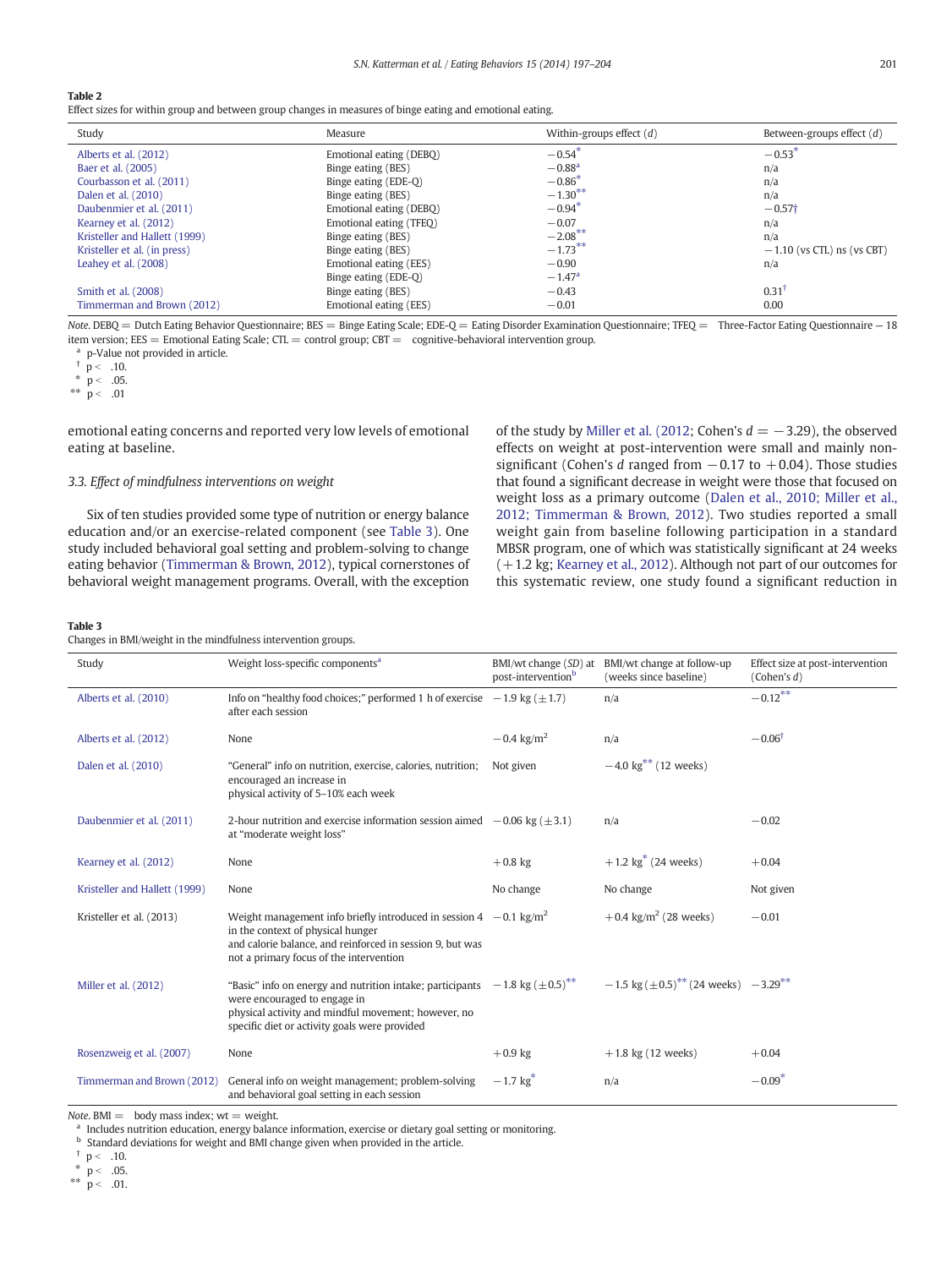<span id="page-5-0"></span>abdominal fat, despite lack of significant effects on weight change [\(Daubenmier et al., 2011](#page-6-0)). Additionally, the same study was the only study in the review to present results based on initial BMI category, and found that while there were no significant changes in weight between conditions in the overall sample, obese participants assigned to the mindfulness intervention maintained their weight, while obese participants assigned to the wait-list control group gained 1.7 kg over four months [\(Daubenmier et al., 2011](#page-6-0)).

### 3.4. Risk of bias assessment

Average time spent practicing mindfulness exercises was available for six of the studies and ranged from approximately 8 min ([Alberts](#page-6-0) [et al., 2010](#page-6-0)) to 30 min per day ([Alberts et al., 2012](#page-6-0)) with the four studies averaging between 14 and 22 min per day ([Daubenmier et al., 2011;](#page-6-0) [Kristeller & Hallett, 1999; Kristeller et al., in press; Rosenzweig et al.,](#page-6-0) [2007\)](#page-6-0). Three other studies did not specifically report compliance data but were able to document that measures of mindfulness and/or acceptance did significantly increase from pre- to post-intervention [\(Baer](#page-6-0) [et al., 2005; Kearney et al., 2012; Smith et al., 2008](#page-6-0)), and the remaining five studies did not provide this information.

Attendance was reported in five studies ([Dalen et al., 2010;](#page-6-0) [Daubenmier et al., 2011; Kearney](#page-6-0) et al., 2012; Leahey et al., 2008; [Miller et al., 2012\)](#page-6-0) and ranged from 70% ([Miller et al., 2012](#page-7-0)) to 100% [\(Dalen et al., 2010\)](#page-6-0) for participants included in analyses. [Courbasson et al. \(2011\)](#page-6-0) excluded participants from analyses if they missed four consecutive sessions out of the sixteen. Only one study ([Timmerman & Brown, 2012](#page-7-0)) did not provide any data related to attendance or compliance.

Retention at post-intervention assessments was reported for all studies, and ranged from 60% [\(Baer et al., 2005](#page-6-0)) to 100% [\(Alberts](#page-6-0) [et al., 2010, 2012; Leahey et al., 2008](#page-6-0)), with most studies falling between 75 and 90% [\(Courbasson et al., 2011; Dalen et al., 2010;](#page-6-0) [Kearney et al., 2012; Kristeller & Hallett, 1999; Miller et al., 2012;](#page-6-0) [Rosenzweig et al., 2007; Smith et al., 2008; Timmerman & Brown,](#page-6-0) [2012\)](#page-6-0). There were no significant differences in attrition across study conditions (when applicable) with the exception of the larger trial by [Kristeller et al. \(in press\)](#page-7-0) where a significantly higher retention was observed in the mindfulness condition versus the CBT and control conditions at one of the two study sites, but not in the overall sample. In all studies that measured weight as an outcome, weight was measured during an in-person assessment.

For the "outcome-level" bias assessment, we examined the primary outcome(s) of each study to determine whether these studies were reporting results from primary or secondary analyses. The majority of studies examined weight and/or eating behavior as the primary focus and outcome with the exception of one study that examined eating behavior as a secondary analysis of a larger study that examined the impact of MBSR on gastrointestinal and post-traumatic stress symptoms [\(Kearney et al., 2012](#page-6-0)).

### 4. Discussion

Mindfulness meditation as an intervention for eating- or weightrelated behavior change is a topic of increasing research and clinical interest. Our review supports the accumulating evidence that mindfulness training may be an important contributor to positive changes in disordered eating. Evidence suggests that primarily mindfulness-based interventions are effective treatments for binge and emotional eating and a standard Mindfulness-Based Stress Reduction program alone does not appear to invoke weight change.

Mindfulness-based interventions were found to significantly reduce binge eating from pre- to post-intervention with medium to large effect sizes. Very few studies examined a comparison condition (e.g., CBT) and of the two that did, mindfulness meditation had either similar effects [\(Kristeller et al., in press](#page-7-0)) or slightly greater effects ([Smith](#page-7-0) [et al., 2008](#page-7-0)) on binge eating. The effect sizes in this review are comparable to those found for alternative treatments for binge eating, including dialectical behavioral therapy ([Telch et al., 2001\)](#page-7-0) and interpersonal therapy, and higher than those found for behavioral weight loss (Wilson, Wilfl[ey, Agras, & Bryson, 2010](#page-7-0)). Although future research is needed to examine outcomes beyond four months post-treatment and comparative effectiveness of mindfulness interventions versus other empirically supported treatments, mindfulness meditation training is an acceptable and effective treatment for binge eating behavior. Previous reviews have suggested that interventions with some mindfulness training are effective in reducing symptoms of eating disorders ([Baer](#page-6-0) [et al., 2005; Wanden-Berghe et al., 2011\)](#page-6-0), and this review suggests that interventions that are primarily mindfulness-based also yield consistent, positive effects on binge eating.

Approximately half of the studies that examined binge eating included populations that meet criteria for BED. Mindfulness was effective in reducing binge eating episodes and behaviors across a range of populations, including a bariatric surgery sample, participants diagnosed with comorbid BED and substance abuse, and a nonclinical community sample using several different variations of mindfulness interventions that included didactics on nutrition or utilized traditional mindfulness training programs (e.g., MBSR). Given that binge eating decreased despite such variability in the target population and intervention, mindfulness may be a powerful tool in treating this behavior regardless of sample characteristics or comorbidities.

Mindfulness-based interventions also appear to be effective in reducing emotional eating, at least among individuals who report elevated levels of this behavior. Of the five studies that examined emotional eating, two found significant improvements with moderate and large effect sizes in the mindfulness condition. Notably, [Leahey](#page-7-0) [et al. \(2008\)](#page-7-0) demonstrated a large but nonsignificant effect size with seven participants ( $d = 0.90$ ). In studies that failed to find a significant reduction in emotional eating, participants were not recruited to address emotional eating and reported low baseline levels of emotional eating ([Kearney et al., 2012; Timmerman & Brown, 2012\)](#page-6-0), suggesting that this was not a behavior of concern for the participants or a focus of the intervention. Taken together, in addition to reducing binge eating, it appears that mindfulness meditation reduces emotional eating for those who are engaging in this behavior.

The available evidence on mindfulness and weight loss suggests that mindfulness training alone, without supplemental behavioral weight management strategies or guidance, may not produce significant or consistent weight loss. However, because only three studies targeted weight loss as a specific goal of the intervention, additional research is needed to fully determine the impact of mindfulness meditation on weight change, particularly in combination with weight-loss strategies. Therefore, results of the available data suggest that while some individuals lose weight with interventions that are primarily mindfulness-based and where weight loss is a goal [\(Dalen et al., 2010; Miller et al., 2012\)](#page-6-0), weight loss generally is not observed with mindfulness interventions that focused on other outcomes such as binge eating [\(Kristeller et al., in press](#page-7-0)) or general stress management ([Kearney et al., 2012\)](#page-6-0).

Out of the ten studies that measured weight as an outcome, six provided didactics on energy balance, nutrition, or exercise, and only one included standard behavioral weight loss techniques such as problem solving and encouraging behavioral goal-setting ([Timmerman &](#page-7-0) [Brown, 2012](#page-7-0)). Among the interventions where weight loss was observed, weight loss served as a primary outcome of the intervention and treatment included either nutrition education alone ([Dalen](#page-6-0) [et al., 2010; Miller et al., 2012](#page-6-0)) or in conjunction with behavioral strategies [\(Timmerman & Brown, 2012](#page-7-0)). This focus on behavioral strategies may have accounted for the effect on weight, given the known importance of these variables in weight control ([Wing &](#page-7-0) [Hill, 2001](#page-7-0)). However, weight loss was observed even when behavioral strategies were not utilized in a small study of overweight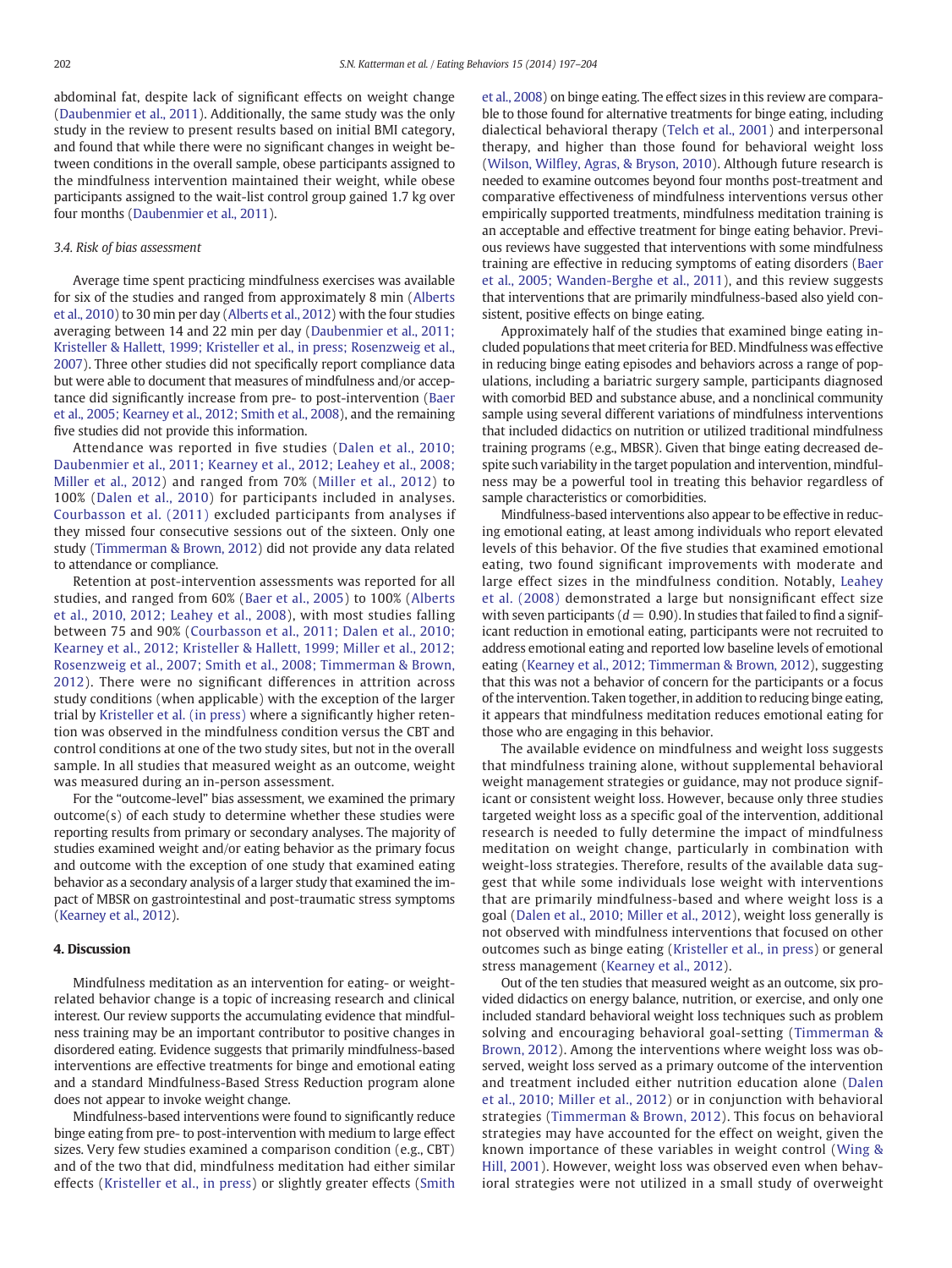<span id="page-6-0"></span>adults (Dalen et al., 2010). Thus, weight loss was observed when it was a primary outcome, but there is no evidence that weight loss occurs in response to mindfulness training in the absence of a specific focus on weight. Notably, a recent randomized controlled trial that combined acceptance-based strategies (i.e., with some training in mindful eating and a focus on accepting thoughts and feelings while pursuing behaviors consistent with one's values) with more traditional behavioral weight loss strategies had a positive impact on weight loss above and beyond standard behavioral weight loss treatment (Forman et al., 2013), suggesting that perhaps a combination of behavioral strategies with some mindfulness training may yield more positive effects for weight loss. Taken together, there is preliminary evidence that mindfulness training holds promise for improving weight control efforts, but more research is needed to clarify several factors including the appropriate dosage of mindfulness training versus other treatment components.

Furthermore, although several studies failed to find significant weight loss in the short-term, it remains unknown whether mindfulness meditation impacts long-term weight change. Mindfulness is one mechanism utilized for developing intrinsic or autonomous motivation (Deci & Ryan, 2008), and given that this type of motivation is most strongly associated with long-term behavior change ([Teixeira et al.,](#page-7-0) [2010\)](#page-7-0), it is possible that positive effects of mindfulness on weight would be more delayed. No study examined weight more than four months post-intervention. Thus, longer term follow-up is needed to determine the effects of mindfulness meditation on weight change over time.

The current review has several limitations. This area of research is still relatively new and is thus limited by a lack of active comparison conditions and small sample sizes. In addition, studies were heterogeneous in terms of target population, intervention components, and primary outcomes. Our risk of bias assessment revealed that there was substantial variability in the attendance and compliance data that was reported, and while approximately half of studies provided information on average daily practice of mindfulness meditation, other studies did not provide this information. Thus, more complete compliance data and comparison control conditions are needed to determine the true impact of mindfulness practice on changes in eating and weight.

Retention rates ranged from 60% to100%, and thus we are missing some information on how the intervention affected participants lost to follow-up. Retention rates were similar across groups, however, lending more support to the preliminary hypotheses drawn regarding effects for participants that completed the intervention. Finally, as is common with review papers, we are limited to studies that were published in peerreviewed journals, and cannot disregard the known bias towards publishing significant effects (Chan et al., 2004) and the possibility that mindfulness interventions that were not effective in reducing eating and weight outcomes were left unpublished. Thus, we cannot rule out the possibility that this review overstates the impact of mindfulness on eating behavior and weight. Taken together, the results of this review are preliminary and should only be generalized to different populations with caution. More research with larger samples, compliance data, and comparison conditions is needed to replicate and extend findings and draw firmer conclusions.

Despite the aforementioned limitations, the current review adds to the accumulating evidence that interventions that include mindfulness meditation training hold promise in improving maladaptive eating behaviors. The available evidence suggests that a standard mindfulnessbased training program does not produce consistent weight loss. This was the first review to examine the impact of primarily mindfulness based interventions on eating behavior and weight in a non-eating disordered population. Our review suggests that mindfulness meditation is effective in reducing binge eating behavior across a variety of populations, and may also reduce emotional eating. Thus, mindfulness meditation as an intervention for problematic eating warrants further clinical and empirical attention.

### Role of funding sources

The current manuscript had no external funding source.

### Contributors

All authors attended multiple collaborative meetings to determine the review protocol (inclusion/exclusion) and discuss the structure of the results and discussion. Authors Katterman and Kleinman conducted the review process, reviewed all articles, and wrote all sections of the manuscript. All authors provided feedback and suggestions on multiple drafts of the manuscript and have all approved the final manuscript.

### Conflict of interest

All authors declare no conflicts of interest.

### References

- Alberts, H. J., Mulkens, S., Smeets, M., & Thewissen, R. (2010). Coping with food cravings: Investigating the potential of a mindfulness-based intervention. Appetite, 55, 160–163. http://dx.doi.org[/10.1016/j.appet.2010.05.044.](http://dx.doi.org/10.1016/j.appet.2010.05.044)
- Alberts, H. J., Thewissen, R., & Raes, L. (2012). Dealing with problematic eating behaviour: The effects of a mindfulness-based intervention on eating behaviour, food cravings, dichotomous thinking and body image concern. Appetite. http://dx.doi.org[/10.1016/](http://dx.doi.org/10.1016/j.appet.2012.01.009) [j.appet.2012.01.009](http://dx.doi.org/10.1016/j.appet.2012.01.009).
- Arnow, B., Kenardy, J., & Agras, W. S. (1995). The emotional eating scale: The development of a measure to assess coping with negative affect by eating. International Journal of Eating Disorders, 18, 79-90. http://dx.doi.org/10.1002/1098-108X(199507)18:1<79::AID-EAT2260180109>3.0.CO;2-V.
- Baer, R. A., Fischer, S., & Huss, D. B. (2005). Mindfulness and acceptance in the treatment of disordered eating. Journal of Rational-Emotive & Cognitive-Behavior Therapy, 23, 281–300. http://dx.doi.org[/10.1007/s10942-005-0015-9.](http://dx.doi.org/10.1007/s10942-005-0015-9)
- Bishop, S. R., Lau, M. A., Shapiro, S. L., Carlson, L. E., Anderson, N. D., Carmody, J. F., et al. (2004). [Mindfulness: A proposed operational de](http://refhub.elsevier.com/S1471-0153(14)00019-1/rf0190)finition. Clinical Psychology: Science [and Practice](http://refhub.elsevier.com/S1471-0153(14)00019-1/rf0190), 11, 230–241.
- Carmody, J., & Baer, R. A. (2008). [Relationships between mindfulness practice and levels of](http://refhub.elsevier.com/S1471-0153(14)00019-1/rf0030) [mindfulness, medical and psychological symptoms and well-being in a mindfulness](http://refhub.elsevier.com/S1471-0153(14)00019-1/rf0030)[based stress reduction program.](http://refhub.elsevier.com/S1471-0153(14)00019-1/rf0030) Journal of Behavioral Medicine, 31, 23–33.
- Chan, A. W., Hrobjartsson, A., Haahr, M. T., Gotzsche, P. C., & Altman, D. G. (2004). [Empir](http://refhub.elsevier.com/S1471-0153(14)00019-1/rf0035)[ical evidence for selective reporting of outcomes in randomized trials: Comparison of](http://refhub.elsevier.com/S1471-0153(14)00019-1/rf0035) protocols to published studies. [Journal of the American Medical Association](http://refhub.elsevier.com/S1471-0153(14)00019-1/rf0035), 291, 2457–[2465.](http://refhub.elsevier.com/S1471-0153(14)00019-1/rf0035)
- Courbasson, C. M., Nishikawa, Y., & Shapira, L. B. (2011). [Mindfulness-action based cogni](http://refhub.elsevier.com/S1471-0153(14)00019-1/rf0040)[tive behavioral therapy for concurrent binge eating disorder and substance use disor](http://refhub.elsevier.com/S1471-0153(14)00019-1/rf0040)ders. [Eating Disorders](http://refhub.elsevier.com/S1471-0153(14)00019-1/rf0040), 19, 17–33.
- Dalen, J., Smith, B. W., Shelley, B. M., Lee Sloan, A., Leahigh, L., & Begay, D. (2010). [Pilot](http://refhub.elsevier.com/S1471-0153(14)00019-1/rf0045) [study: Mindful Eating and Living \(MEAL\): Weight, eating behavior, and psychological](http://refhub.elsevier.com/S1471-0153(14)00019-1/rf0045) [outcomes associated with a mindfulness-based intervention for people with obesity.](http://refhub.elsevier.com/S1471-0153(14)00019-1/rf0045) [Complementary Therapies in Medicine](http://refhub.elsevier.com/S1471-0153(14)00019-1/rf0045), 18, 260–264.
- Dallman, M. F. (2010). [Stress-induced obesity and the emotional nervous system.](http://refhub.elsevier.com/S1471-0153(14)00019-1/rf0050) Trends [in Endocrinology and Metabolism](http://refhub.elsevier.com/S1471-0153(14)00019-1/rf0050), 21, 159–165.
- Daubenmier, J., Kristeller, J., Hecht, F. M., Maninger, N., Kuwata, M., Jhaveri, K., et al. (2011). Mindfulness intervention for stress eating to reduce cortisol and abdominal fat among overweight and obese women: An exploratory randomized controlled study. Journal of Obesity, 2011, 1–13. http://dx.doi.org[/10.1155/2011/651936](http://dx.doi.org/10.1155/2011/651936).
- Fairburn, C. G., & Beglin, S. J. (1994). [Assessment of eating disorders: Interview](http://refhub.elsevier.com/S1471-0153(14)00019-1/rf9000) or self-report questionnaire? [International Journal of Eating Disorders](http://refhub.elsevier.com/S1471-0153(14)00019-1/rf9000), 16, 363–[370.](http://refhub.elsevier.com/S1471-0153(14)00019-1/rf9000)
- Forman, E. M., Butryn, M. L., Hoffman, K. L., & Herbert, J. D. (2009). An open trial of an acceptance based behavioral intervention for weight loss. Cognitive and Behavioral Practice, 16, 223–235. http://dx.doi.org[/10.1016/j.cbpra.2008.09.005](http://dx.doi.org/10.1016/j.cbpra.2008.09.005).
- Forman, E. M., Butryn, M. L., Juarascio, A. S., Bradley, L. E., Lowe, M. R., Herbert, J. D., et al. (2013). The mind your health project: A randomized controlled trial of an innovative behavioral treatment for obesity. Obesity, 21, 1119–1126. http://dx.doi.org/[10.1002/oby.20169](http://dx.doi.org/10.1002/oby.20169).
- Gormally, J., Black, S., Daston, S., & Rardin, D. (1982). [The assessment of binge eating](http://refhub.elsevier.com/S1471-0153(14)00019-1/rf0065) [severity in obese persons.](http://refhub.elsevier.com/S1471-0153(14)00019-1/rf0065) Addictive Behaviors, 7, 45–55.
- Hayes, S. C., Strosahl, K., & Wilson, K. G. (1999). [Acceptance and commitment therapy: An](http://refhub.elsevier.com/S1471-0153(14)00019-1/rf0070) [experiential approach to behavior change.](http://refhub.elsevier.com/S1471-0153(14)00019-1/rf0070) New York: Guilford Press.
- Hebert, J. R., Ebbeling, C. B., Olendzki, B. C., Hurley, T. G., Ma, Y., Saal, N., et al. (2001). [Change in women's diet and body mass following intensive intervention for](http://refhub.elsevier.com/S1471-0153(14)00019-1/rf0075) early-stage breast cancer. [Journal of the American Dietetic Association](http://refhub.elsevier.com/S1471-0153(14)00019-1/rf0075), 101, 421–[428.](http://refhub.elsevier.com/S1471-0153(14)00019-1/rf0075)
- Heffner, M., Sperry, J., Eifert, G. H., & Detweiler, M. (2002). [Acceptance and commitment](http://refhub.elsevier.com/S1471-0153(14)00019-1/rf0080) [therapy in the treatment of an adolescent female with anorexia nervosa: A case](http://refhub.elsevier.com/S1471-0153(14)00019-1/rf0080) example. [Cognitive and Behavioral Practice](http://refhub.elsevier.com/S1471-0153(14)00019-1/rf0080), 9, 232–236.
- Hepworth, N. S. (2011). [A mindful eating group as an adjunct to individual treatment for](http://refhub.elsevier.com/S1471-0153(14)00019-1/rf0085) [eating disorders: A pilot study.](http://refhub.elsevier.com/S1471-0153(14)00019-1/rf0085) Eating Disorders, 19, 6–16.
- Kabat-Zinn, J. (1990). Full catastrophe living. [New York, NY: Delacorte Press.](http://refhub.elsevier.com/S1471-0153(14)00019-1/rf0090)
- Karlsson, J., Persson, L. O., Sjöström, L., & Sullivan, M. (2000). [Psychometric properties and](http://refhub.elsevier.com/S1471-0153(14)00019-1/rf0200) [factor structure of the Three-Factor Eating Questionnaire \(TFEQ\) in obese men and](http://refhub.elsevier.com/S1471-0153(14)00019-1/rf0200) [women. Results from the Swedish Obese Subjects \(SOS\) study.](http://refhub.elsevier.com/S1471-0153(14)00019-1/rf0200) International Journal [of Obesity and Related Metabolic Disorders : Journal of the International Association for](http://refhub.elsevier.com/S1471-0153(14)00019-1/rf0200) [the Study of Obesity](http://refhub.elsevier.com/S1471-0153(14)00019-1/rf0200), 24, 1715–1725.
- Kearney, D. J., McDermott, K., Malte, C., Martinez, M., & Simpson, T. L. (2012). Association of participation in a mindfulness program with measures of PTSD, depression and